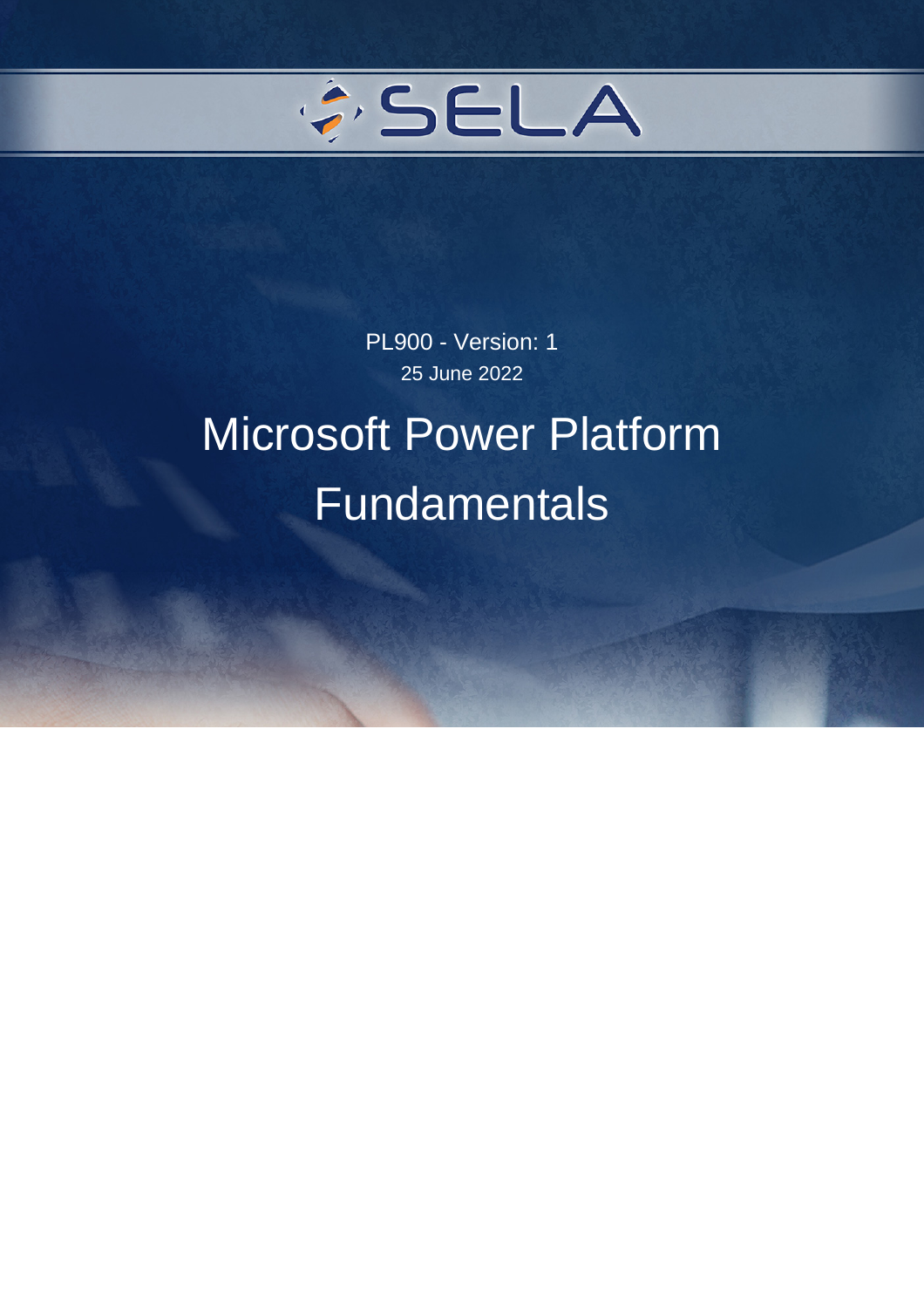

# Microsoft Power Platform **Fundamentals**

PL900 - Version: 1

## **1** 2 days Course

#### Description: Ĩ

Learn the business value and product capabilities of Power Platform. Create simple Power Apps, connect data with Common Data Service, build a Power BI Dashboard, automate a process with Power Automate, and build a chatbot with Power Virtual Agents

#### Intended audience: ľ

Candidates for this exam are users who aspire to improve productivity by automating business processes, analyzing data to produce business insights, and acting more effectively by creating simple app experiences.

#### Prerequisites: L,

**None** 

#### Objectives: Ĭ

- Describe the Power Platform components: Power Apps, Power BI and Microsoft Automate
- Describe the Power Platform components: Common Data Service, Connectors and AI builder
- Describe cross-cloud scenarios across M365, Dynamics 365, Microsoft Azure and 3rd party services
- Identify benefits and capabilities of Power Platform
- Identify the basic functionality and business value Power Platform components